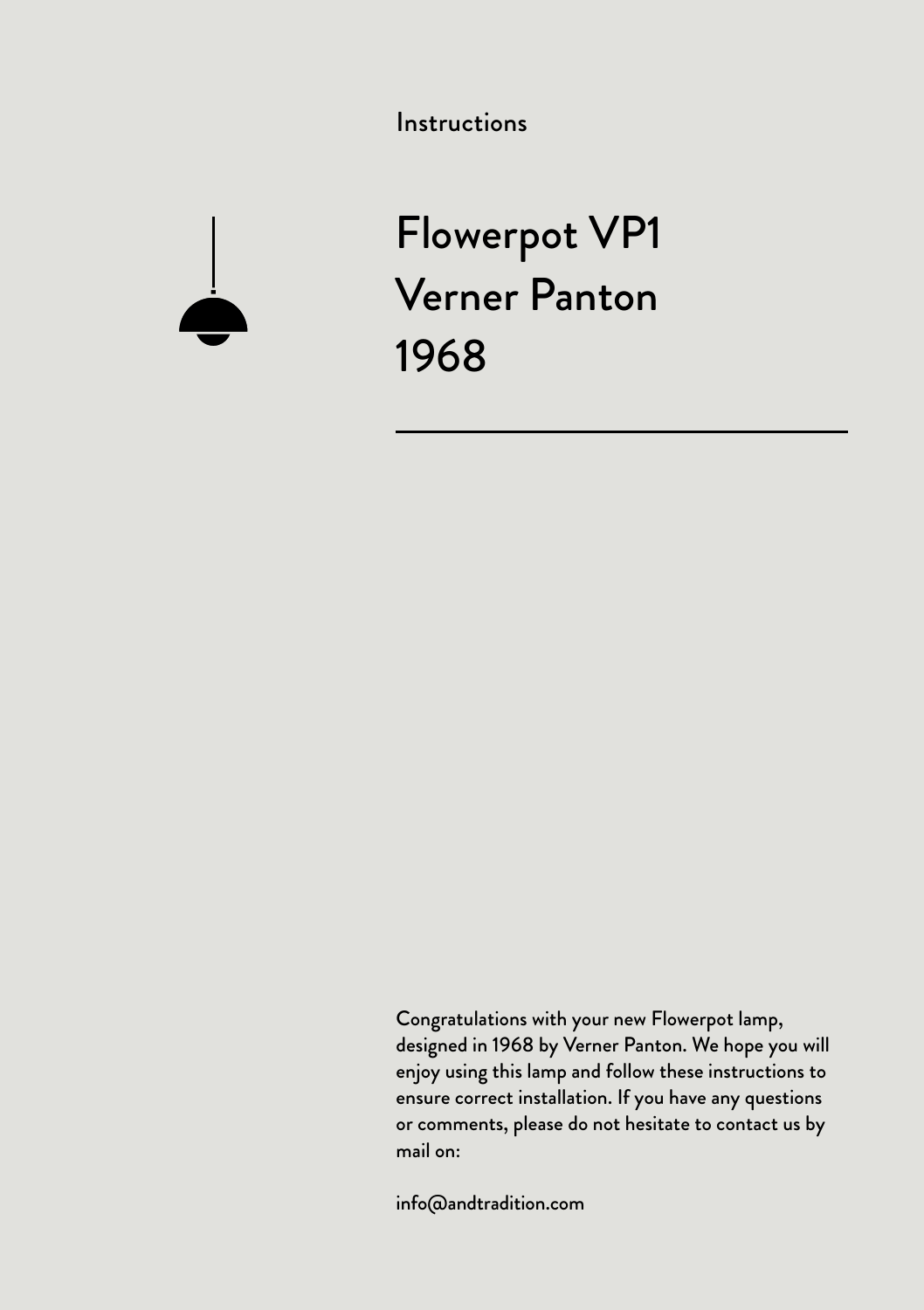# Flowerpot VP1 Verner Panton 1968



**Please read these instructions carefully and retain them for future reference to ensure that the product is used correctly. For your own safety, please study each step of this instruction manual first. &Tradition is not responsible for any faults or damages caused by not following these instructions correctly. Do not modify this product in any way.**

#### **Content**

- **A** Shade
- **B** Bottom shade
- **C** Canopy with metal ceiling bracket
- **D** Connection box

#### **Tools needed**

- 
- Bulb type E27<br>- Small flat-head screwdriver for wiring

#### **Safety precautions**

- Dispose of plastic bag from packaging and do not allow children to play with it.
- 
- 
- 
- Keep product well out of children's reach.<br>- The lamp is only intended for interior use.<br>- Lamp exterior gets hot after prolonged use.<br>- Consult a professionally qualified electrician if in any doubt.<br>- Disconnect the el
- commencing work.

#### **Cleaning instructions**

- Wipe surface of lamp shade with a soft, damp sponge or cloth, and wipe immediately after with a dry cloth.
- Do not use any abrasive cleaning tools such as steel wool, scouring sponges or stiff brushes.
- Never use strong cleaning agents such as white spirit, terpentine, household glass cleaner or cellulose thinners.
- Only wipe the inside of the shade with a soft, damp cloth or feather duster.



#### **Step 1**

Ensure power supply is turned off and remove any existing lamp fitting.

Locate the supply cable and ensure it is ready to be fitted to the connector block.

Mount the metal bracket (C) securely in the ceiling with screws and wall plugs, appropriate for the ceiling of installation.



#### **Step 2**

Drill a whole into the side of the canopy and pull electric cord through it



#### **Step 3**

To determine the right suspension height for the lamp, pass the electrical cord through the strain relief of the metal bracket (C). When you have the desired suspension height of the lamp, tighten the plastic screw of the strain relief.



## **Step 4**

Use the terminal box inside the connection box (D) to assemble the wires from the pendant with the wires from the power supply. Close the connection box and place it inside the canopy.

For indoor use only  $E$ 27 maximum 40W Bulb not included